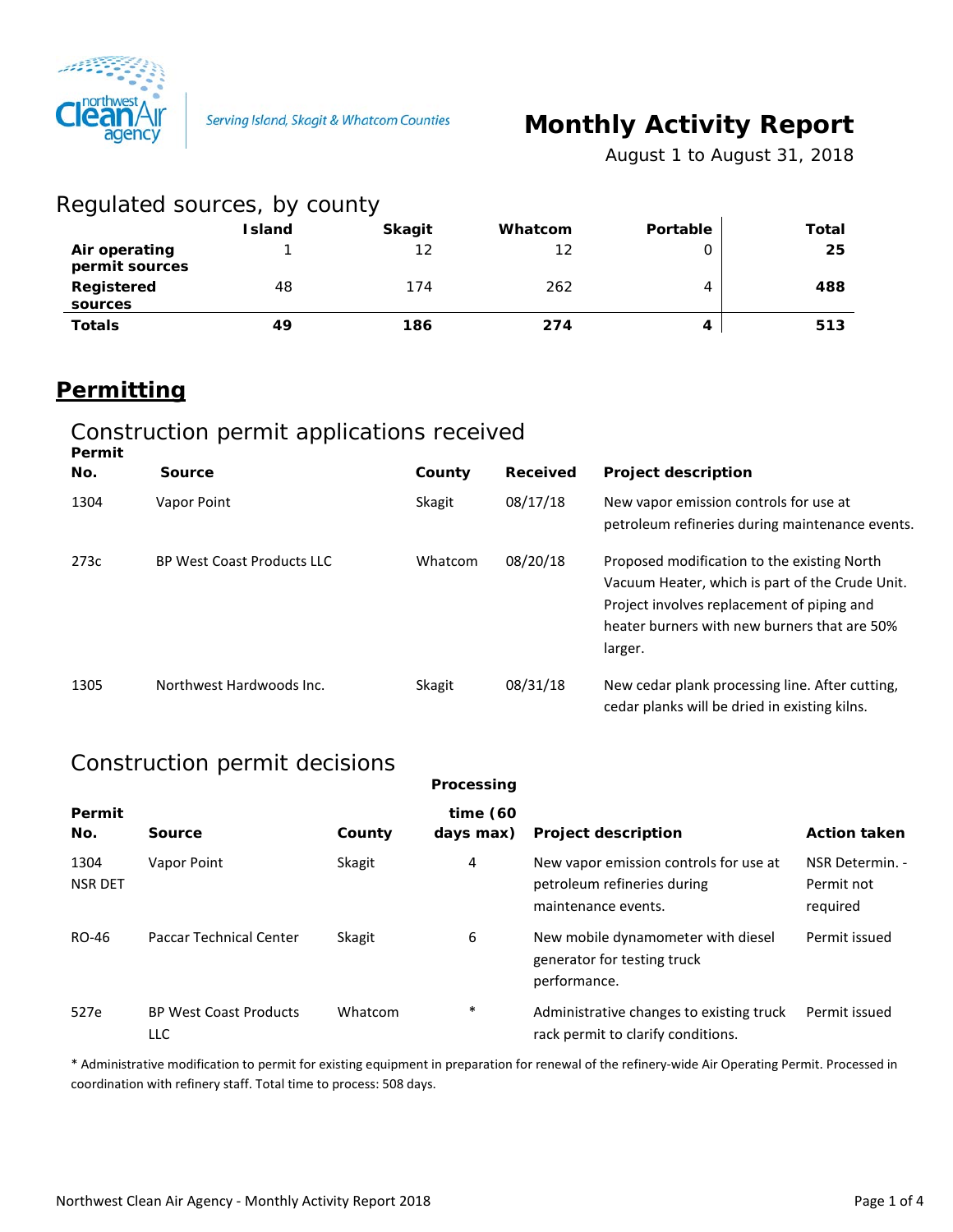### **Enforcement**

#### Alleged violations

| Case<br>No. | l ssue<br>Date | Source                                       | County  | Alleged violation description                                                                                                                                                                                                                                      |
|-------------|----------------|----------------------------------------------|---------|--------------------------------------------------------------------------------------------------------------------------------------------------------------------------------------------------------------------------------------------------------------------|
| 4298        | 08/02/18       | Leonard Kargacin                             | Skagit  | Illegal removal of approximately 900 square feet of asbestos-containing<br>vinyl sheeting from a single-family residence rental unit. Improper<br>notification to the agency by the property owner indicating that he was the<br>"resident owner" of the property. |
| 4296        | 08/07/18       | Petrogas Ferndale<br><b>Storage Terminal</b> | Whatcom | Failure to properly notify, permit, test, and submit timely test reports<br>regarding two Caterpillar natural gas-fired compressor engines. Failure<br>meet emission limits and properly report test results for two existing<br>compressor engines.               |

#### Penalties issued

| Case<br>No. | <b>Source</b>                               | County  | Amount   | Conditionally<br>reduced or<br>suspended <sup>1</sup> to | Alleged violation description                                                                                                         |
|-------------|---------------------------------------------|---------|----------|----------------------------------------------------------|---------------------------------------------------------------------------------------------------------------------------------------|
| 4286        | Alex Range                                  | Whatcom | \$750    | \$750                                                    | Illegal outdoor fire.                                                                                                                 |
| 4273        | <b>BP West Coast</b><br><b>Products LLC</b> | Whatcom | \$10,000 | \$10,000                                                 | SO2 emissions exceeded applicable limits at the Low<br>Pressure Flare, #2 Tail Gas Unit stack, and Incinerator<br>during 4 incidents. |

|  | 4295 | Paul Burlingame | Whatcom | \$2,2 |
|--|------|-----------------|---------|-------|
|--|------|-----------------|---------|-------|

10 **5710** Illegal renovation of a single family residence.

### Industry reports of process upsets with potential excess emissions

| Date     | <b>Source</b>                            | County  |
|----------|------------------------------------------|---------|
| 08/03/18 | Puget Sound Energy - Fredonia Generating | Skagit  |
| 08/04/18 | Phillips 66 Company                      | Whatcom |
| 08/06/18 | Mount Baker Products Inc.                | Whatcom |
| 08/08/18 | Phillips 66 Company                      | Whatcom |
| 08/26/18 | Phillips 66 Company                      | Whatcom |
| 08/30/18 | <b>BP West Coast Products LLC</b>        | Whatcom |
|          |                                          |         |

 $\overline{a}$ 

<span id="page-1-0"></span><sup>&</sup>lt;sup>1</sup> In some cases, NWCAA offers air pollution sources the opportunity to reduce their penalty by agreeing to specific actions that go beyond compliance requirements. Alternatively, a portion of a penalty may be suspended, holding the remainder of the penalty due if the violation is repeated within 5 years.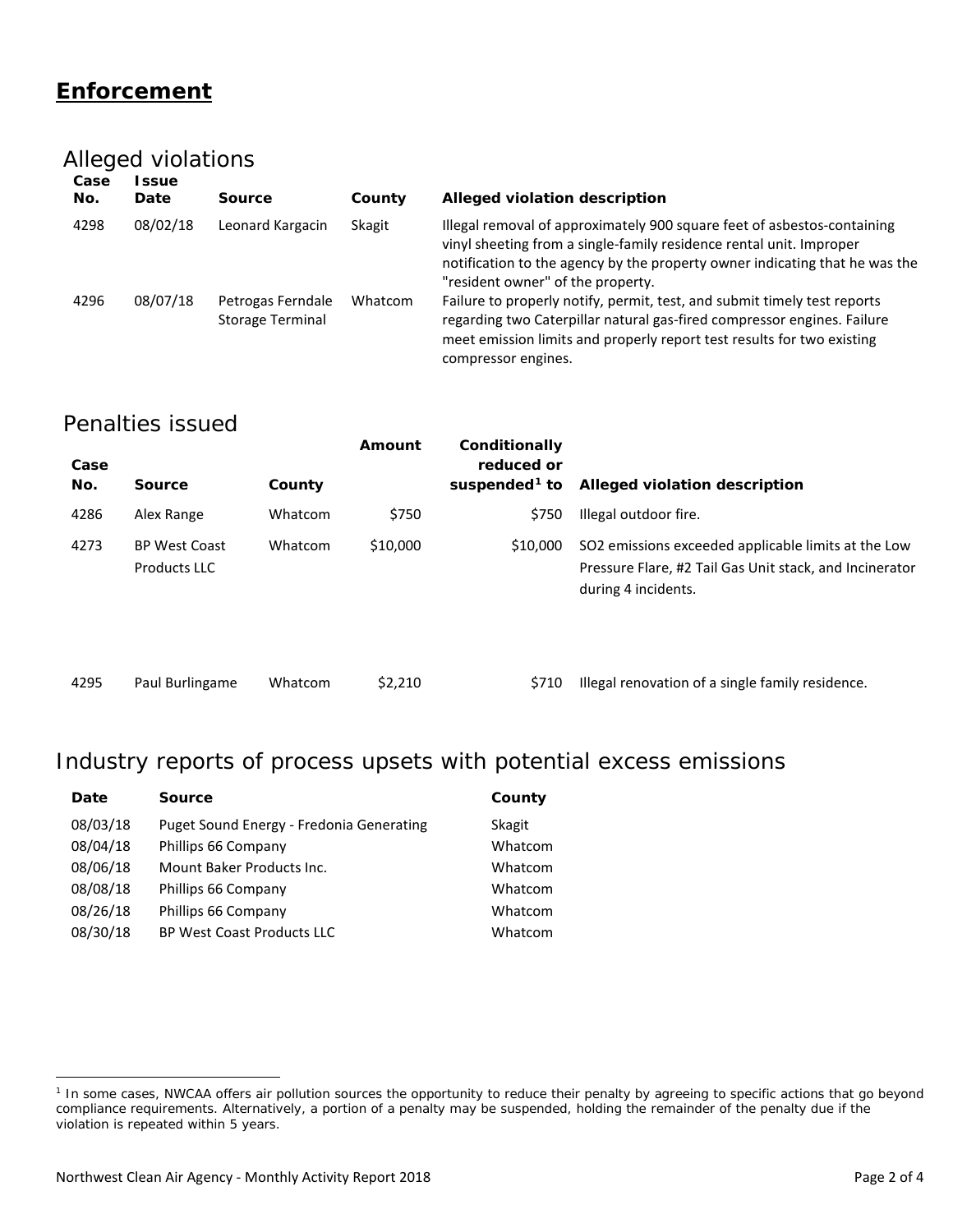## Complaint summary

| Asbestos                       | 3             |
|--------------------------------|---------------|
| Dust, Road/Lot or Construction | 3             |
| Industrial Emissions           | 1             |
| Odor                           | 26            |
| <b>Outdoor Burning</b>         | 7             |
| Particulate                    | 5             |
| Smoke                          | $\mathcal{P}$ |
| TOTAL: (unique for the period) | 47            |